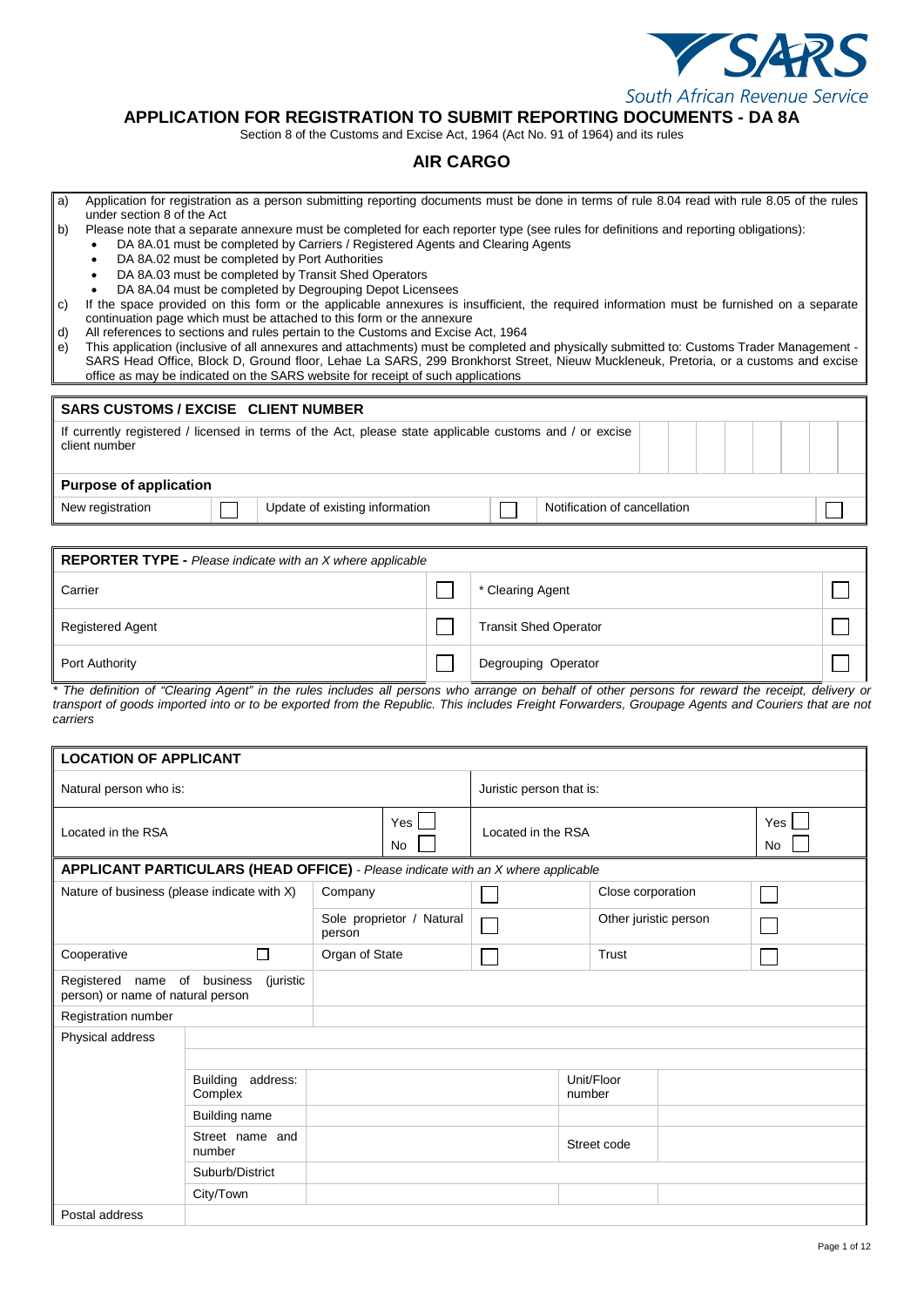|                                           | Suburb/District                      |                |             |  |
|-------------------------------------------|--------------------------------------|----------------|-------------|--|
|                                           | City/Town                            |                | Postal code |  |
| Contact details                           | <b>Business</b><br>telephone number  |                | Fax number  |  |
|                                           | telephone<br>Home<br>number          |                |             |  |
|                                           | <b>Business</b><br>e-mail<br>address |                |             |  |
|                                           | Web address                          |                |             |  |
|                                           |                                      |                |             |  |
| <b>CONTACT PERSON AT MANAGEMENT LEVEL</b> |                                      |                |             |  |
| Name                                      |                                      | Surname        |             |  |
| ID type                                   |                                      | Citizenship    |             |  |
| Designation/<br>Capacity                  |                                      | E-mail address |             |  |
| Telephone number                          |                                      | Fax number     |             |  |

|                         | SOUTH AFRICAN BANK ACCOUNT DETAILS                                                                                     |  |  |  |         |  |                          |  |  |               |  |
|-------------------------|------------------------------------------------------------------------------------------------------------------------|--|--|--|---------|--|--------------------------|--|--|---------------|--|
|                         | Bank account number:                                                                                                   |  |  |  |         |  |                          |  |  |               |  |
|                         | Mark if you do not have a South African bank account<br>and are using a South African bank account of a third<br>party |  |  |  |         |  |                          |  |  |               |  |
| Branch name:            |                                                                                                                        |  |  |  |         |  | <b>Branch</b><br>number: |  |  |               |  |
| Bank name:              |                                                                                                                        |  |  |  | Cheque: |  | Savings:                 |  |  | Transmission: |  |
| Account holder<br>name: |                                                                                                                        |  |  |  |         |  |                          |  |  |               |  |

|     | <b>AUTHORISED OFFICER</b>                                                                                                       |                 |             |
|-----|---------------------------------------------------------------------------------------------------------------------------------|-----------------|-------------|
|     | I / We (name of person(s) authorised to act on behalf of juristic person) -                                                     |                 |             |
|     |                                                                                                                                 |                 |             |
|     | (1)<br>ID                                                                                                                       | No.<br>Capacity | Designation |
|     |                                                                                                                                 |                 |             |
|     | $(2) \qquad \qquad \overbrace{ \qquad \qquad }$<br>ID                                                                           | Capacity        | Designation |
|     |                                                                                                                                 |                 |             |
|     | being duly authorized thereto by virtue of -                                                                                    |                 |             |
|     |                                                                                                                                 |                 |             |
| (a) | * a resolution passed at a meeting of the Board of Directors                                                                    |                 |             |
|     |                                                                                                                                 |                 |             |
| (b) | * express consent in writing of all the members of the close corporation; or                                                    |                 |             |
|     |                                                                                                                                 |                 |             |
| (c) | * express consent in writing of a person responsible for the management of any other type of juristic person                    |                 |             |
|     | (please state name)                                                                                                             |                 |             |
|     |                                                                                                                                 |                 |             |
|     | hereby apply on behalf of the applicant for registration to submit reporting documents                                          |                 |             |
|     | <b>DOCUMENTS IN SUPPORT OF APPLICATION</b>                                                                                      |                 |             |
|     |                                                                                                                                 |                 |             |
| (a) | Registration certificate of business – as issued by the Companies and Intellectual Property Commission (CIPC) in respect of the |                 |             |
|     | applicant                                                                                                                       |                 |             |
| (b) | Resolution / letter of consent or authority to act on behalf of the relevant juristic person                                    |                 |             |
| (c) | Identity / Passport documents of                                                                                                |                 |             |
|     | Individual<br>$\bullet$                                                                                                         |                 |             |
|     | Close Corporation - all the members<br>$\bullet$                                                                                |                 |             |
|     | Company - all the Directors, including the Managing Director and Financial Director                                             |                 |             |
|     | Other juristic person - the person responsible for the management of the juristic person                                        |                 |             |
| (d) | DA 185D in respect of Registered Agent of carrier not located in the Republic                                                   |                 |             |
|     |                                                                                                                                 |                 |             |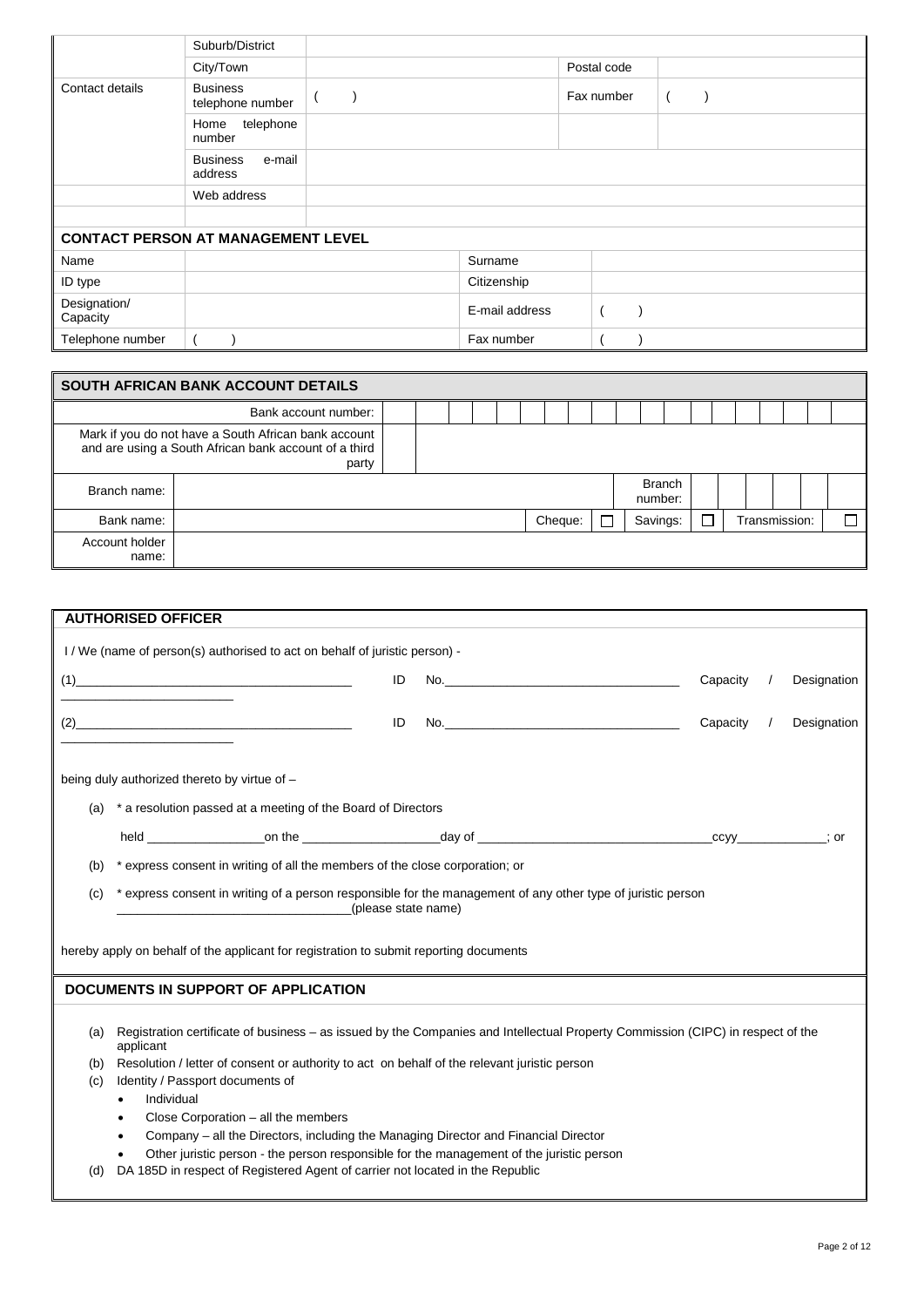### **DECLARATION BY APPLICANT OR AUTHORISED OFFICER ON BEHALF OF APPLICANT THAT IS A JURISTIC PERSON**

I for the \*Carrier / \*Registered Agent / \*Clearing Agent / \*Port Authority / \*Transit Shed Operator / \*Degrouping Depot Licensee / hereby-

- a) apply to be registered for the purpose of submitting reporting documents;
- b) declare that the particulars in this application and all annexures are true and correct; and
- c) undertake to-
	- (i) inform the South African Revenue Service promptly in accordance with the rules of any changes in the particulars furnished in the application; and
- (ii) comply with customs and excise laws and procedures

| .<br>* Delete whichever is not applicable   |              |  |
|---------------------------------------------|--------------|--|
| Initials and surname:                       | I.D. number: |  |
| Capacity / Designation<br>(Director, etc.): | Signature:   |  |
| Place:                                      | Date:        |  |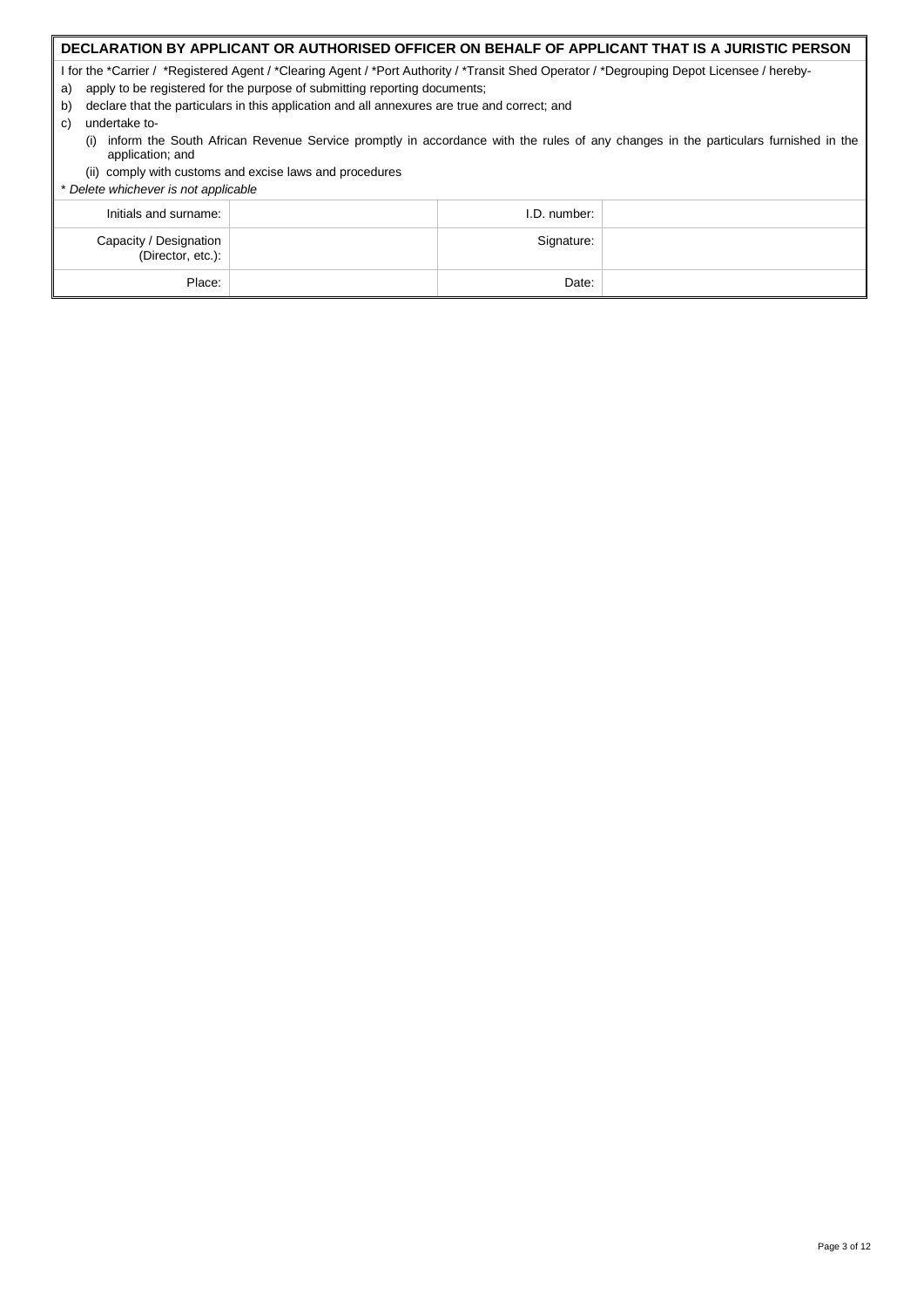

## **CARRIER / REGISTERED AGENT OR CLEARING AGENT– DA 8A.01**

| <b>REPORTER TYPE</b> (Indicate in the applicable box by means of an X)                    |                       |  |  |  |  |
|-------------------------------------------------------------------------------------------|-----------------------|--|--|--|--|
| Carrier                                                                                   | <b>Clearing Agent</b> |  |  |  |  |
| <b>Registered Agent</b>                                                                   |                       |  |  |  |  |
|                                                                                           |                       |  |  |  |  |
| <b>CARRIER DETAILS</b>                                                                    |                       |  |  |  |  |
| Carrier name                                                                              |                       |  |  |  |  |
| Carrier code assigned by international body                                               |                       |  |  |  |  |
| (IATA 3-digit Airline Code or SARS assigned code for non-IATA airlines)                   |                       |  |  |  |  |
| If currently licensed with SARS, please state applicable customs and excise client number |                       |  |  |  |  |
|                                                                                           |                       |  |  |  |  |
| <b>DECISTEDED ACENT DETAILS</b>                                                           |                       |  |  |  |  |

| REGISTERED AGENT DETAILS                                                        |               |  |
|---------------------------------------------------------------------------------|---------------|--|
| Agent name                                                                      |               |  |
| If currently registered with SARS,                                              |               |  |
| please state applicable customs and excise client number                        |               |  |
| Name(s) of carriers not located in the Republic represented by Registered Agent | Carrier codes |  |
| 1.                                                                              |               |  |
| 2.                                                                              |               |  |
| 3.                                                                              |               |  |
| 4.                                                                              |               |  |
| 5.                                                                              |               |  |
| 6.                                                                              |               |  |

| <b>CLEARING AGENT DETAILS</b>                            |  |  |  |  |  |
|----------------------------------------------------------|--|--|--|--|--|
| Clearing Agent Name                                      |  |  |  |  |  |
| Please state applicable customs and excise client number |  |  |  |  |  |

| <b>APPLICANT'S BRANCH OFFICE ADDRESSES</b> |                                                 |                                                                         |                      |  |
|--------------------------------------------|-------------------------------------------------|-------------------------------------------------------------------------|----------------------|--|
| 1.<br>2.                                   | Details of all Branch offices must be reflected | Details of Head offices that submit reports must also be reflected here |                      |  |
| <b>BRANCH OFFICE PARTICULARS</b>           |                                                 |                                                                         |                      |  |
| Branch office name                         |                                                 |                                                                         |                      |  |
| Physical address                           |                                                 |                                                                         |                      |  |
|                                            |                                                 |                                                                         |                      |  |
|                                            | Building Address:<br>Complex                    |                                                                         | Unit/Floor<br>number |  |
|                                            | Suburb/District                                 |                                                                         |                      |  |
|                                            | City/Town                                       |                                                                         | Street code          |  |
| Postal address                             |                                                 |                                                                         |                      |  |
|                                            | Suburb/District                                 |                                                                         |                      |  |
|                                            | City/Town                                       |                                                                         | Postal code          |  |
| Contact details                            | <b>Business</b><br>telephone number             |                                                                         | Fax<br>number        |  |
|                                            | <b>Business</b><br>e-mail<br>address            |                                                                         |                      |  |
| Contact person                             | Name                                            |                                                                         | Surname              |  |
| at management level                        | Designation/<br>Capacity                        |                                                                         | E-mail address       |  |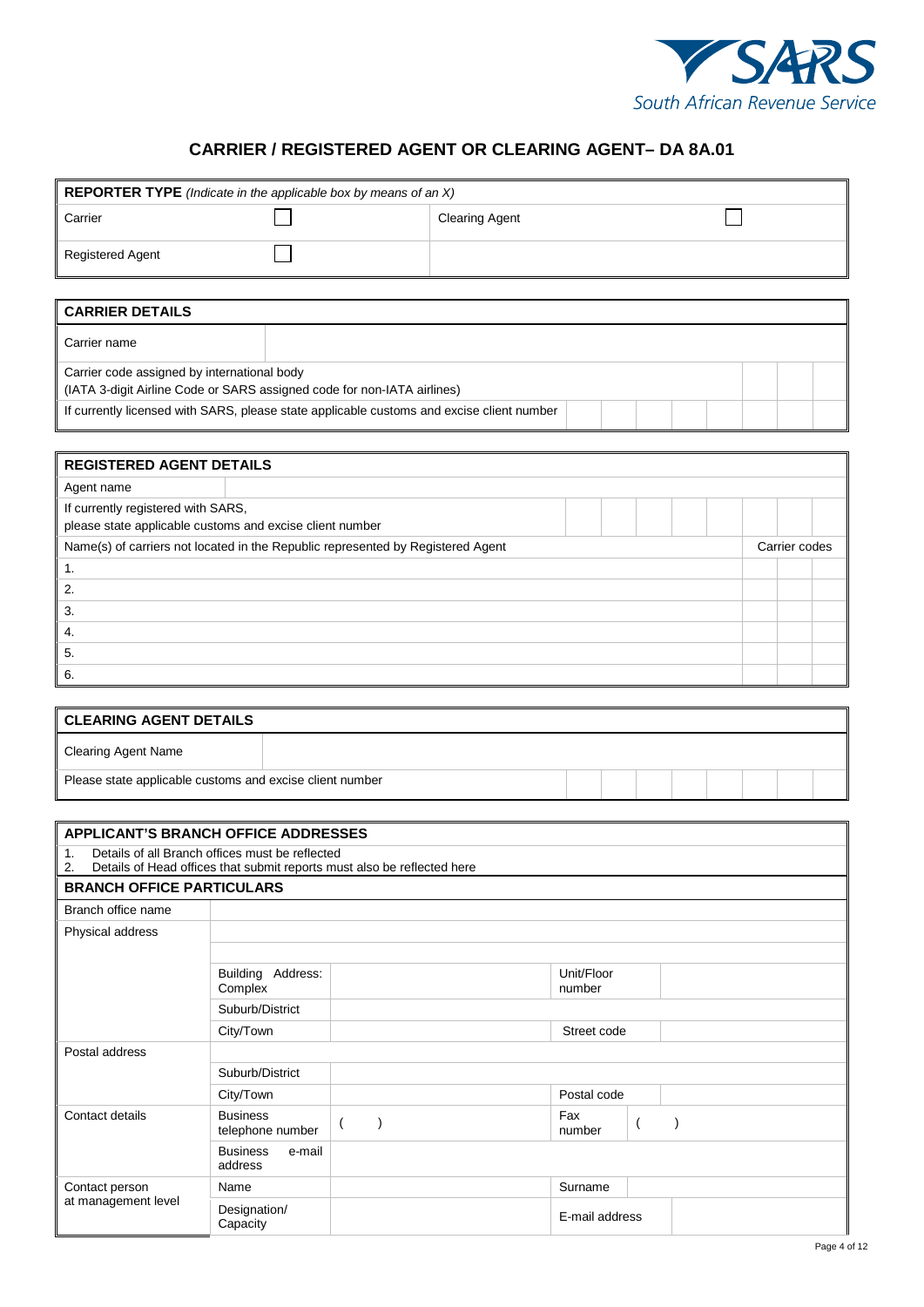| <b>ID</b> type      |  | Citizenship   |  |
|---------------------|--|---------------|--|
| Telephone<br>number |  | Fax<br>number |  |

| <b>APPLICANT'S BRANCH OFFICE ADDRESSES</b>                                                                                             |                                        |          |                      |                |  |  |  |  |
|----------------------------------------------------------------------------------------------------------------------------------------|----------------------------------------|----------|----------------------|----------------|--|--|--|--|
| Details of all Branch offices must be reflected<br>1.<br>Details of Head offices that submit reports must also be reflected here<br>2. |                                        |          |                      |                |  |  |  |  |
| <b>BRANCH OFFICE PARTICULARS</b>                                                                                                       |                                        |          |                      |                |  |  |  |  |
| Branch office name                                                                                                                     |                                        |          |                      |                |  |  |  |  |
| Physical address                                                                                                                       |                                        |          |                      |                |  |  |  |  |
|                                                                                                                                        |                                        |          |                      |                |  |  |  |  |
|                                                                                                                                        | address:<br><b>Building</b><br>Complex |          | Unit/Floor<br>number |                |  |  |  |  |
|                                                                                                                                        | Suburb / District                      |          |                      |                |  |  |  |  |
|                                                                                                                                        | City/Town                              |          | Street code          |                |  |  |  |  |
| Postal address                                                                                                                         |                                        |          |                      |                |  |  |  |  |
|                                                                                                                                        | Suburb/District                        |          |                      |                |  |  |  |  |
|                                                                                                                                        | City/Town                              |          | Postal code          |                |  |  |  |  |
| Contact details                                                                                                                        | <b>Business</b><br>telephone number    | $\left($ | Fax<br>number        | $\overline{(}$ |  |  |  |  |
|                                                                                                                                        | e-mail<br><b>Business</b><br>address   |          |                      |                |  |  |  |  |
| Contact person                                                                                                                         | Name                                   |          | Surname              |                |  |  |  |  |
| at management level                                                                                                                    | Designation/<br>Capacity               |          | E-mail address       |                |  |  |  |  |
|                                                                                                                                        | ID type                                |          | Citizenship          |                |  |  |  |  |
|                                                                                                                                        | Telephone<br>number                    |          | Fax<br>number        |                |  |  |  |  |

| <b>APPLICANT'S BRANCH OFFICE ADDRESSES</b>                                                                  |                                                 |                |                      |  |  |  |  |  |
|-------------------------------------------------------------------------------------------------------------|-------------------------------------------------|----------------|----------------------|--|--|--|--|--|
| 1.<br>2.                                                                                                    | Details of all Branch offices must be reflected |                |                      |  |  |  |  |  |
| Details of Head offices that submit reports must also be reflected here<br><b>BRANCH OFFICE PARTICULARS</b> |                                                 |                |                      |  |  |  |  |  |
|                                                                                                             |                                                 |                |                      |  |  |  |  |  |
| Branch office name                                                                                          |                                                 |                |                      |  |  |  |  |  |
| Physical address                                                                                            |                                                 |                |                      |  |  |  |  |  |
|                                                                                                             |                                                 |                |                      |  |  |  |  |  |
|                                                                                                             | Building address:<br>Complex                    |                | Unit/Floor<br>number |  |  |  |  |  |
|                                                                                                             | Suburb/District                                 |                |                      |  |  |  |  |  |
|                                                                                                             | City/Town                                       |                | Street code          |  |  |  |  |  |
| Postal address                                                                                              |                                                 |                |                      |  |  |  |  |  |
|                                                                                                             | Suburb/District                                 |                |                      |  |  |  |  |  |
|                                                                                                             | City/Town                                       |                | Postal code          |  |  |  |  |  |
| Contact details                                                                                             | <b>Business</b><br>telephone number             | $\overline{ }$ | Fax<br>number        |  |  |  |  |  |
|                                                                                                             | <b>Business</b><br>e-mail<br>address            |                |                      |  |  |  |  |  |
| Contact person                                                                                              | Name                                            |                | Surname              |  |  |  |  |  |
| at management level                                                                                         | Designation/<br>Capacity                        |                | E-mail address       |  |  |  |  |  |
|                                                                                                             | ID type                                         |                | Citizenship          |  |  |  |  |  |
|                                                                                                             | Telephone<br>number                             |                | Fax<br>number        |  |  |  |  |  |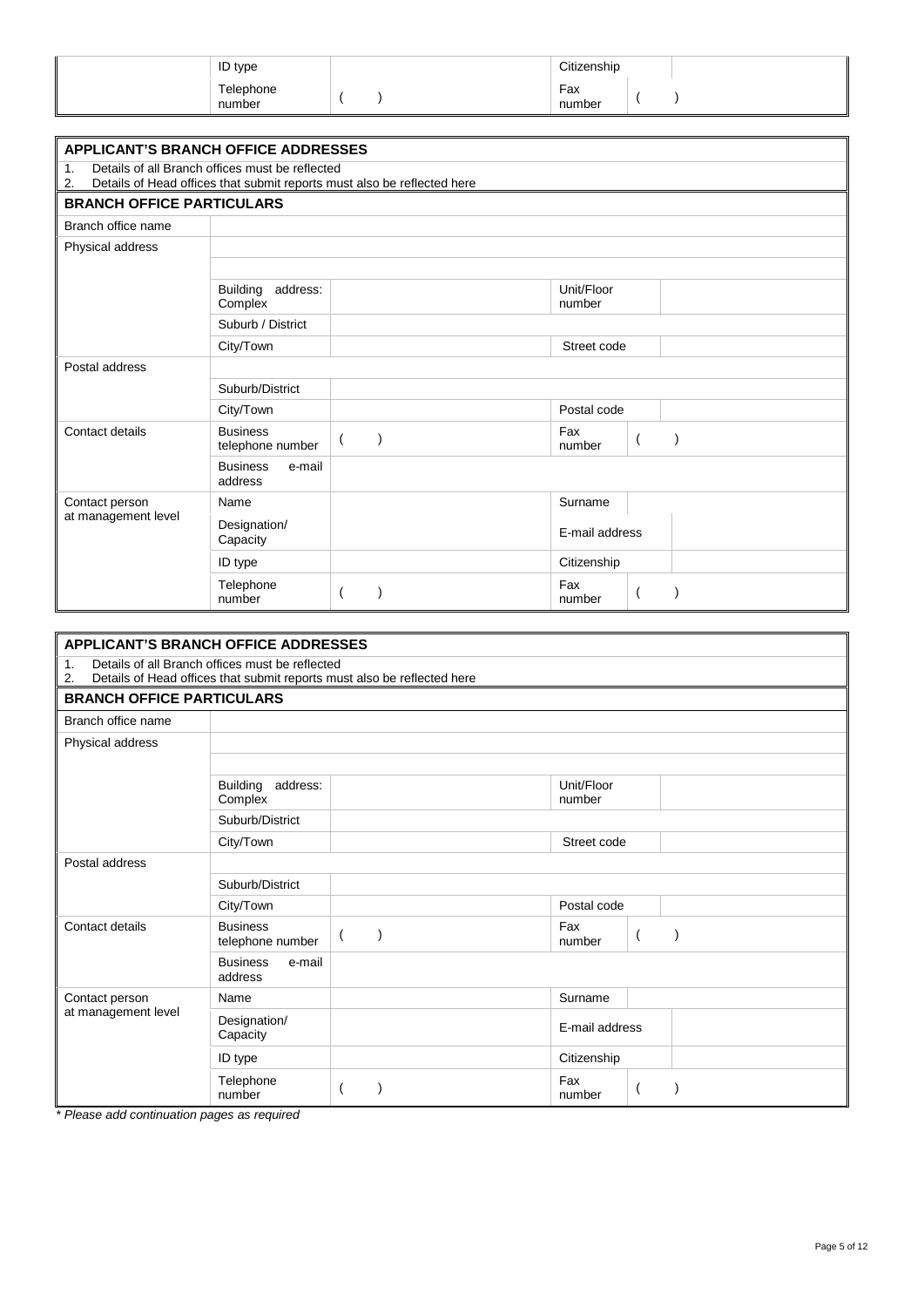| <b>AIRCRAFT INFORMATION</b>                                                                                                                                                                                                                         |  |                     |               |                              |  |  |  |  |  |
|-----------------------------------------------------------------------------------------------------------------------------------------------------------------------------------------------------------------------------------------------------|--|---------------------|---------------|------------------------------|--|--|--|--|--|
| Required in respect of all foreign-going aircraft calling at airports in the Republic, owned, operated, rented or chartered by a Carrier<br>$\mathbf 1$ .<br>If the space provided is insufficient, please add continuation pages as required<br>2. |  |                     |               |                              |  |  |  |  |  |
| <b>Carrier name</b>                                                                                                                                                                                                                                 |  | <b>Carrier code</b> | Aircraft name | Aircraft registration number |  |  |  |  |  |
|                                                                                                                                                                                                                                                     |  |                     |               |                              |  |  |  |  |  |
|                                                                                                                                                                                                                                                     |  |                     |               |                              |  |  |  |  |  |
|                                                                                                                                                                                                                                                     |  |                     |               |                              |  |  |  |  |  |
|                                                                                                                                                                                                                                                     |  |                     |               |                              |  |  |  |  |  |
|                                                                                                                                                                                                                                                     |  |                     |               |                              |  |  |  |  |  |
|                                                                                                                                                                                                                                                     |  |                     |               |                              |  |  |  |  |  |
|                                                                                                                                                                                                                                                     |  |                     |               |                              |  |  |  |  |  |
|                                                                                                                                                                                                                                                     |  |                     |               |                              |  |  |  |  |  |
|                                                                                                                                                                                                                                                     |  |                     |               |                              |  |  |  |  |  |
|                                                                                                                                                                                                                                                     |  |                     |               |                              |  |  |  |  |  |
|                                                                                                                                                                                                                                                     |  |                     |               |                              |  |  |  |  |  |
|                                                                                                                                                                                                                                                     |  |                     |               |                              |  |  |  |  |  |
|                                                                                                                                                                                                                                                     |  |                     |               |                              |  |  |  |  |  |
|                                                                                                                                                                                                                                                     |  |                     |               |                              |  |  |  |  |  |
|                                                                                                                                                                                                                                                     |  |                     |               |                              |  |  |  |  |  |
|                                                                                                                                                                                                                                                     |  |                     |               |                              |  |  |  |  |  |
|                                                                                                                                                                                                                                                     |  |                     |               |                              |  |  |  |  |  |
|                                                                                                                                                                                                                                                     |  |                     |               |                              |  |  |  |  |  |
|                                                                                                                                                                                                                                                     |  |                     |               |                              |  |  |  |  |  |
|                                                                                                                                                                                                                                                     |  |                     |               |                              |  |  |  |  |  |
|                                                                                                                                                                                                                                                     |  |                     |               |                              |  |  |  |  |  |
|                                                                                                                                                                                                                                                     |  |                     |               |                              |  |  |  |  |  |
|                                                                                                                                                                                                                                                     |  |                     |               |                              |  |  |  |  |  |
|                                                                                                                                                                                                                                                     |  |                     |               |                              |  |  |  |  |  |
|                                                                                                                                                                                                                                                     |  |                     |               |                              |  |  |  |  |  |
|                                                                                                                                                                                                                                                     |  |                     |               |                              |  |  |  |  |  |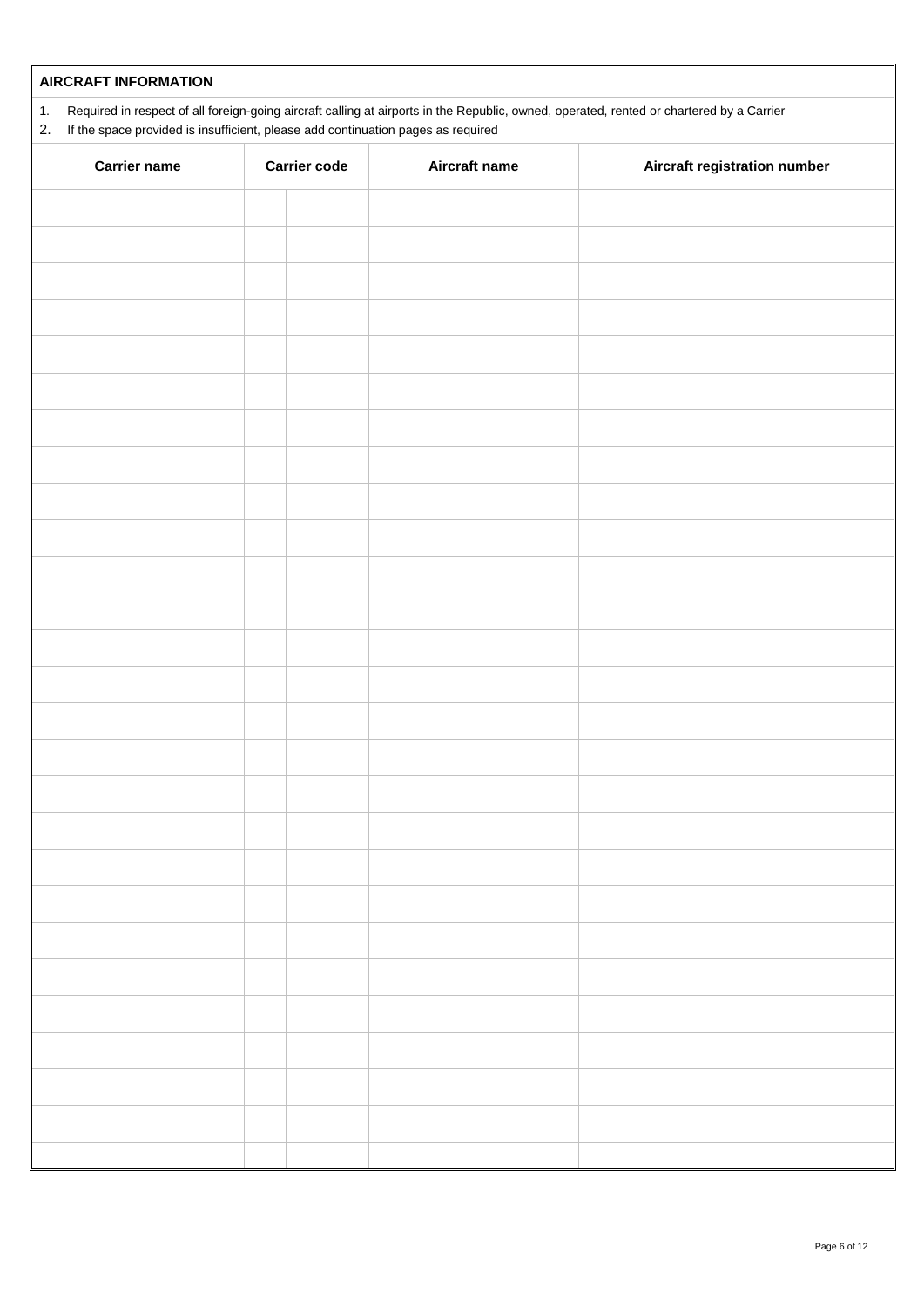## **PORT AUTHORITY - DA 8A.02**

#### **APPLICANT DETAILS**

Port authority name

| <b>AIRPORT PARTICULARS</b> |                                        |            |                            |                      |  |
|----------------------------|----------------------------------------|------------|----------------------------|----------------------|--|
| Airport name               |                                        |            | IATA 3-letter airport code |                      |  |
| Physical address           |                                        |            |                            |                      |  |
|                            |                                        |            |                            |                      |  |
|                            | address:<br><b>Building</b><br>Complex |            |                            | Unit/Floor<br>number |  |
|                            | Suburb/District                        |            |                            |                      |  |
|                            | City/Town                              |            |                            | Street code          |  |
| Postal address             |                                        |            |                            |                      |  |
|                            | Suburb/District                        |            |                            |                      |  |
|                            | City/Town                              |            |                            | Postal code          |  |
| Contact details            | <b>Business</b><br>telephone number    | $\sqrt{2}$ |                            | Fax<br>number        |  |
|                            | e-mail<br><b>Business</b><br>address   |            |                            |                      |  |
| Contact person             | Name                                   |            |                            | Surname              |  |
| at management level        | Designation/<br>Capacity               |            |                            | E-mail address       |  |
|                            | ID type                                |            |                            | Citizenship          |  |
|                            | Telephone<br>number                    |            |                            | Fax<br>number        |  |

| <b>AIRPORT PARTICULARS</b> |                                        |                            |                      |                |
|----------------------------|----------------------------------------|----------------------------|----------------------|----------------|
| Airport name               |                                        | IATA 3-letter airport code |                      |                |
| Physical address           |                                        |                            |                      |                |
|                            |                                        |                            |                      |                |
|                            | address:<br><b>Building</b><br>Complex |                            | Unit/Floor<br>number |                |
|                            | Suburb/District                        |                            |                      |                |
|                            | City/Town                              |                            | Street code          |                |
| Postal address             |                                        |                            |                      |                |
|                            | Suburb/District                        |                            |                      |                |
|                            | City/Town                              |                            | Postal code          |                |
| Contact details            | <b>Business</b><br>telephone number    |                            | Fax<br>number        | $\overline{ }$ |
|                            | e-mail<br><b>Business</b><br>address   |                            |                      |                |
| Contact person             | Name                                   |                            | Surname              |                |
| at management level        | Designation/<br>Capacity               |                            | E-mail address       |                |
|                            | ID type                                |                            | Citizenship          |                |
|                            | Telephone<br>number                    |                            | Fax<br>number        |                |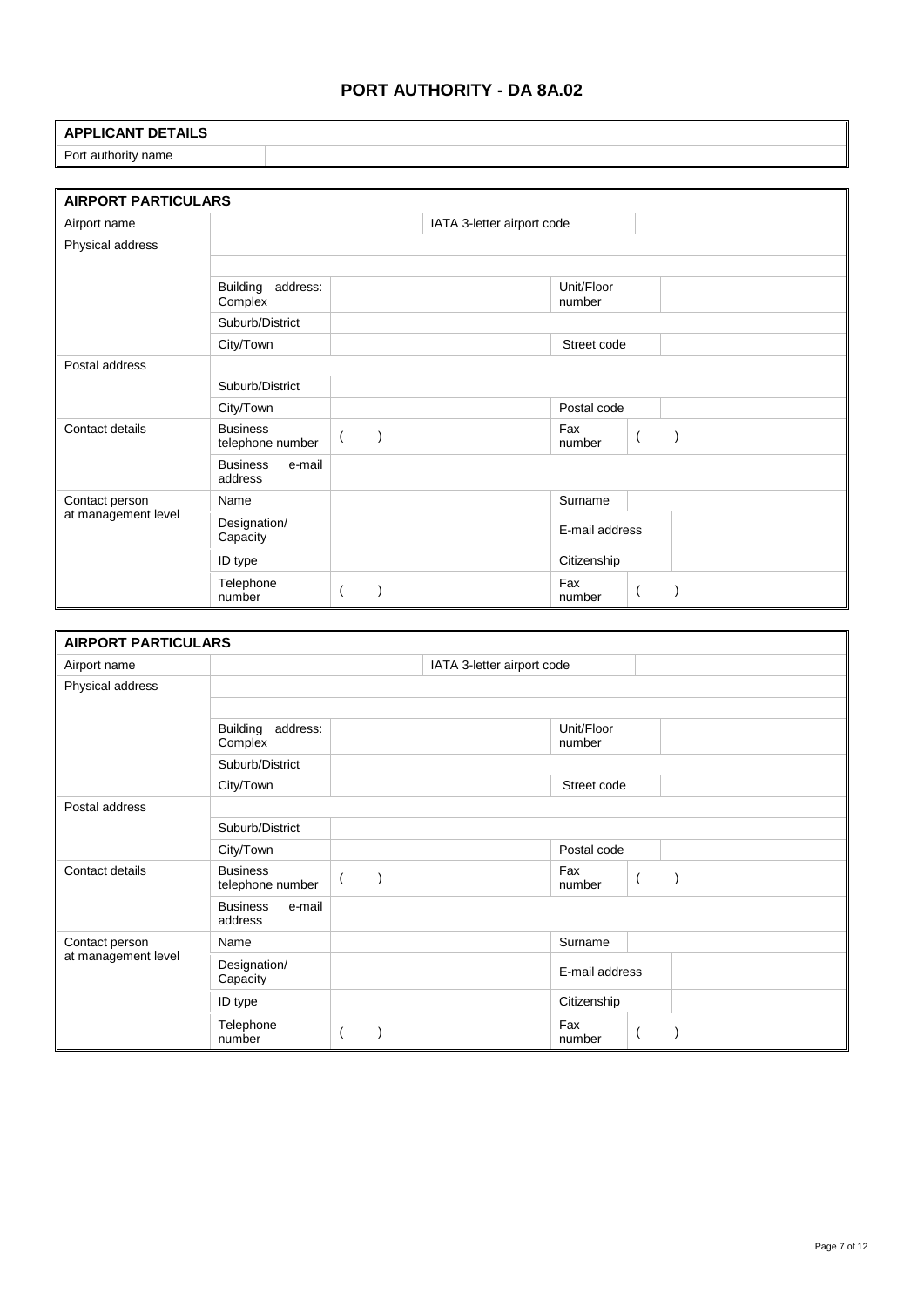| <b>AIRPORT PARTICULARS</b> |                                        |                            |                      |                |
|----------------------------|----------------------------------------|----------------------------|----------------------|----------------|
| Airport name               |                                        | IATA 3-letter airport code |                      |                |
| <b>Physical Address</b>    |                                        |                            |                      |                |
|                            |                                        |                            |                      |                |
|                            | <b>Building</b><br>address:<br>Complex |                            | Unit/Floor<br>number |                |
|                            | Suburb / District                      |                            |                      |                |
|                            | City/Town                              |                            | Street code          |                |
| Postal address             |                                        |                            |                      |                |
|                            | Suburb/District                        |                            |                      |                |
|                            | City/Town                              |                            | Postal code          |                |
| Contact details            | <b>Business</b><br>telephone number    |                            | Fax<br>number        | $\overline{ }$ |
|                            | e-mail<br><b>Business</b><br>address   |                            |                      |                |
| Contact person             | Name                                   |                            | Surname              |                |
| at management level        | Designation/<br>Capacity               |                            | E-mail address       |                |
|                            | ID type                                |                            | Citizenship          |                |
|                            | Telephone<br>number                    |                            | Fax<br>number        |                |

| <b>AIRPORT PARTICULARS</b> |                                        |                            |                      |                          |
|----------------------------|----------------------------------------|----------------------------|----------------------|--------------------------|
| Airport name               |                                        | IATA 3-letter airport code |                      |                          |
| Physical address           |                                        |                            |                      |                          |
|                            |                                        |                            |                      |                          |
|                            | address:<br><b>Building</b><br>Complex |                            | Unit/Floor<br>number |                          |
|                            | Suburb / District                      |                            |                      |                          |
|                            | City/Town                              |                            | Street code          |                          |
| Postal address             |                                        |                            |                      |                          |
|                            | Suburb/District                        |                            |                      |                          |
|                            | City/Town                              |                            | Postal code          |                          |
| Contact details            | <b>Business</b><br>telephone number    |                            | Fax<br>number        | $\overline{\phantom{a}}$ |
|                            | <b>Business</b><br>e-mail<br>address   |                            |                      |                          |
| Contact person             | Name                                   |                            | Surname              |                          |
| at management level        | Designation/<br>Capacity               |                            | E-mail address       |                          |
|                            | ID type                                |                            | Citizenship          |                          |
|                            | Telephone<br>number                    |                            | Fax<br>number        |                          |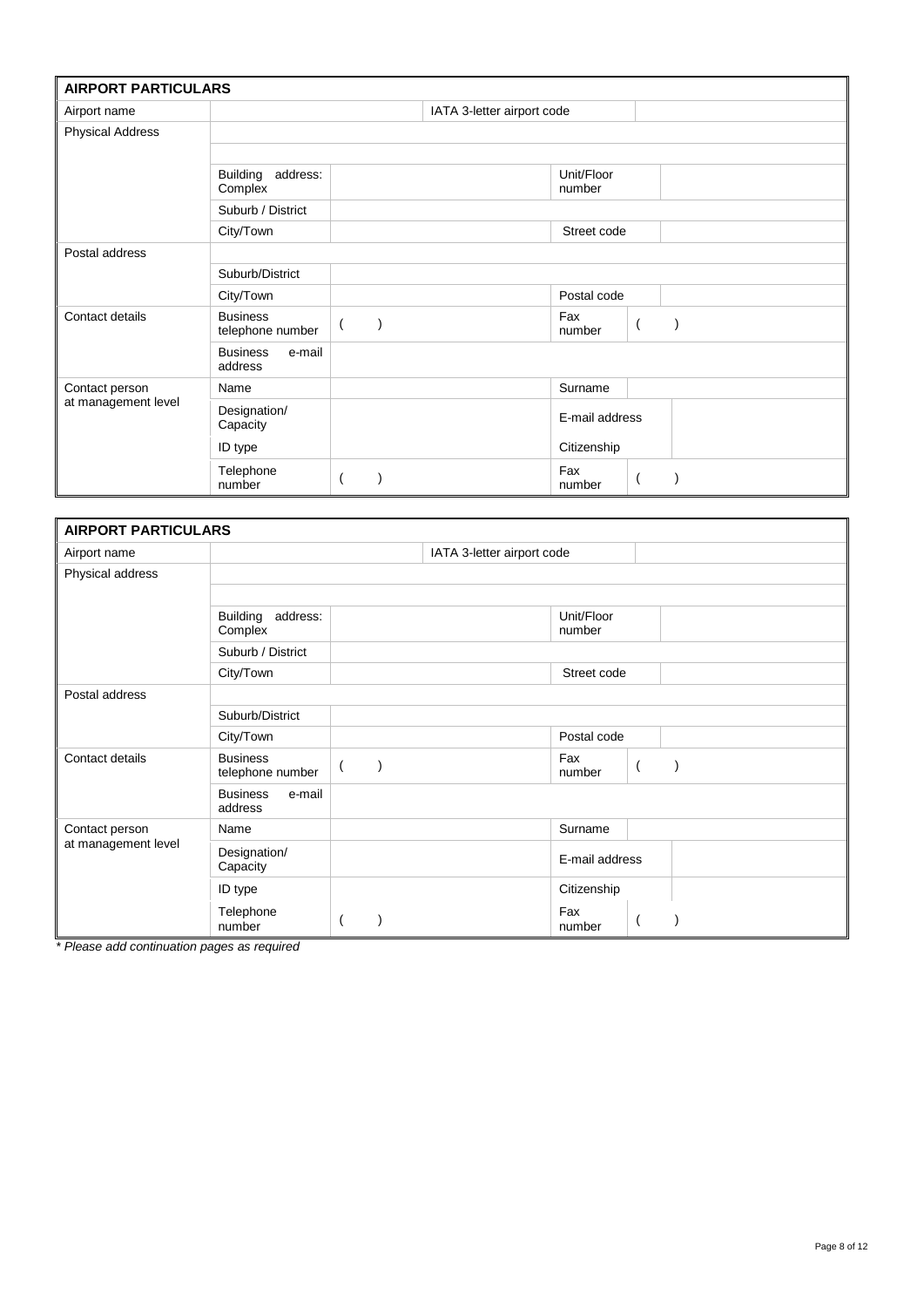## **TRANSIT SHED OPERATOR – DA 8A.03**

### **APPLICANT DETAILS**

Company name

| <b>TRANSIT SHED LOCATION</b> |                                        |                               |                    |                      |                          |
|------------------------------|----------------------------------------|-------------------------------|--------------------|----------------------|--------------------------|
| Place                        |                                        |                               | Transit shed name  |                      |                          |
| SARS facility code           |                                        |                               | Port terminal code |                      |                          |
| Transit shed address         |                                        |                               |                    |                      |                          |
|                              | <b>Building</b><br>address:<br>Complex |                               |                    | Unit/Floor<br>number |                          |
|                              | Suburb/District                        |                               |                    |                      |                          |
|                              | City/Town                              |                               |                    | Street code          |                          |
| Postal address               |                                        |                               |                    |                      |                          |
|                              | Suburb/District                        |                               |                    |                      |                          |
|                              | City/Town                              |                               |                    | Postal code          |                          |
| Contact details              | <b>Business</b><br>telephone number    | $\lambda$<br>$\overline{(\ }$ |                    | Fax<br>number        | $\left($                 |
|                              | <b>Business</b><br>e-mail<br>address   |                               |                    |                      |                          |
| Contact person               | Name                                   |                               |                    | Surname              |                          |
| at management level          | Designation/<br>Capacity               |                               |                    | E-mail address       |                          |
|                              | ID type                                |                               |                    | Citizenship          |                          |
|                              | Telephone number                       | $\left($                      |                    | Fax<br>number        | $\overline{\mathcal{L}}$ |

| <b>TRANSIT SHED LOCATION</b> |                                        |                               |                    |                      |                          |  |
|------------------------------|----------------------------------------|-------------------------------|--------------------|----------------------|--------------------------|--|
| Place                        |                                        |                               | Transit shed name  |                      |                          |  |
| SARS facility code           |                                        |                               | Port terminal code |                      |                          |  |
| Transit shed address         |                                        |                               |                    |                      |                          |  |
|                              | <b>Building</b><br>address:<br>Complex |                               |                    | Unit/Floor<br>number |                          |  |
|                              | Suburb/District                        |                               |                    |                      |                          |  |
|                              | City/Town                              |                               |                    | Street code          |                          |  |
| Postal address               |                                        |                               |                    |                      |                          |  |
|                              | Suburb/District                        |                               |                    |                      |                          |  |
|                              | City/Town                              |                               |                    | Postal code          |                          |  |
| Contact details              | <b>Business</b><br>telephone number    | $\lambda$<br>$\overline{(\ }$ |                    | Fax<br>number        | $\left($                 |  |
|                              | <b>Business</b><br>e-mail<br>address   |                               |                    |                      |                          |  |
| Contact person               | Name                                   |                               |                    | Surname              |                          |  |
| at management level          | Designation/<br>Capacity               |                               |                    | E-mail address       |                          |  |
|                              | ID type                                |                               |                    | Citizenship          |                          |  |
|                              | Telephone number                       | $\left($                      |                    | Fax<br>number        | $\overline{\mathcal{L}}$ |  |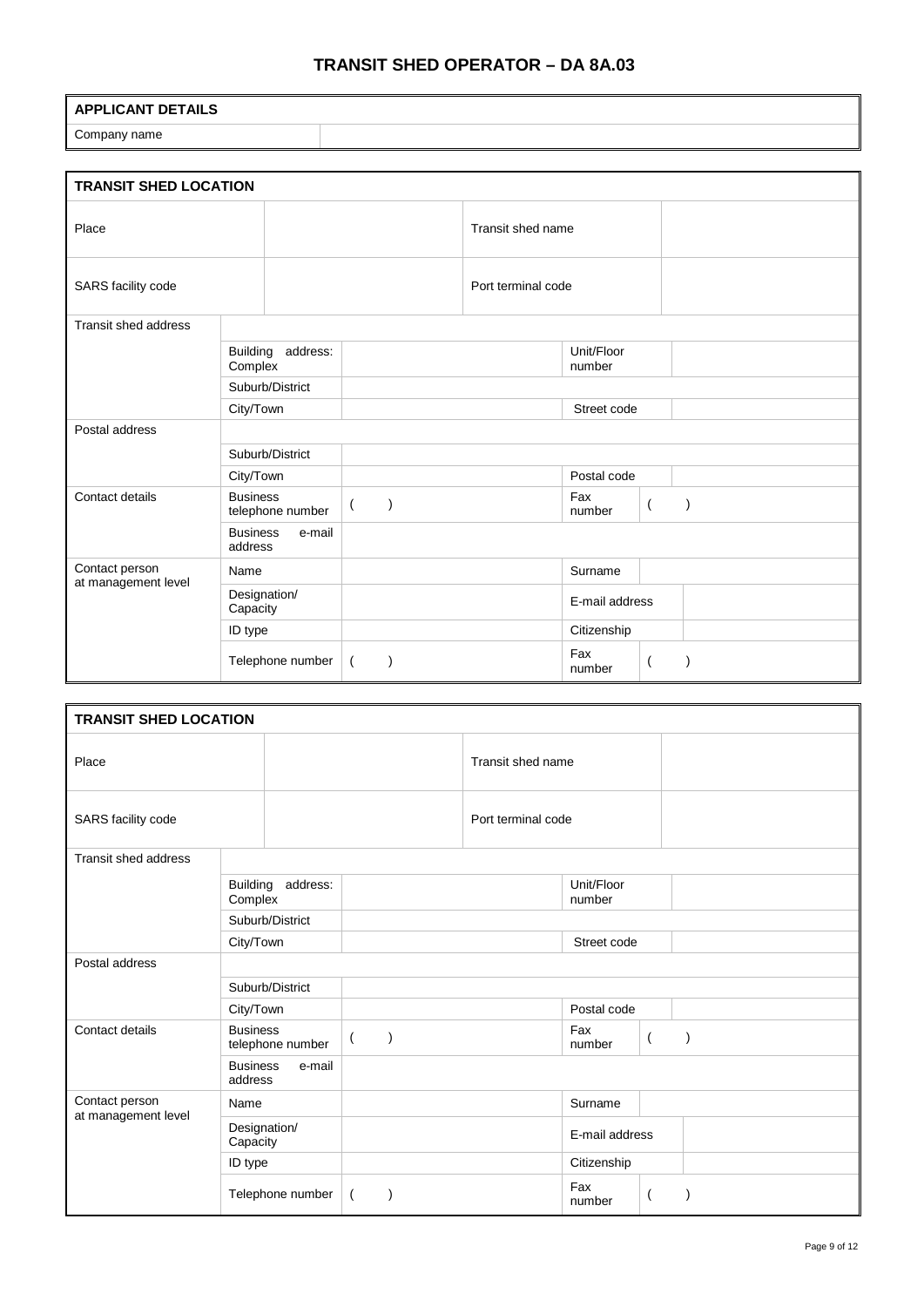| <b>TRANSIT SHED LOCATION</b>          |                                             |                               |                    |                      |                |
|---------------------------------------|---------------------------------------------|-------------------------------|--------------------|----------------------|----------------|
| Place                                 |                                             |                               | Transit shed name  |                      |                |
| SARS facility code                    |                                             |                               | Port terminal code |                      |                |
| <b>Transit shed address</b>           |                                             |                               |                    |                      |                |
|                                       | <b>Building</b><br>address:<br>Complex      |                               |                    | Unit/Floor<br>number |                |
|                                       | Suburb/District                             |                               |                    |                      |                |
|                                       | City/Town                                   |                               |                    | Street code          |                |
| Postal address                        |                                             |                               |                    |                      |                |
|                                       | Suburb/District                             |                               |                    |                      |                |
|                                       | City/Town                                   |                               |                    | Postal code          |                |
| Contact details                       | <b>Business</b><br>telephone number         | $\lambda$<br>$\overline{(\ }$ |                    | Fax<br>number        | $\overline{ }$ |
|                                       | <b>Business</b><br>e-mail<br><b>Address</b> |                               |                    |                      |                |
| Contact person<br>at management level | Name                                        |                               |                    | Surname              |                |
|                                       | Designation/<br>Capacity                    |                               |                    | E-mail address       |                |
|                                       | ID type                                     |                               |                    | Citizenship          |                |
|                                       | Telephone number                            | $\left($<br>$\lambda$         |                    | Fax<br>number        |                |

| <b>TRANSIT SHED LOCATION</b> |                                        |               |                    |                                 |  |
|------------------------------|----------------------------------------|---------------|--------------------|---------------------------------|--|
| Place                        |                                        |               | Transit shed name  |                                 |  |
| SARS facility code           |                                        |               | Port terminal code |                                 |  |
| <b>Transit shed address</b>  |                                        |               |                    |                                 |  |
|                              | <b>Building</b><br>address:<br>Complex |               |                    | Unit/Floor<br>number            |  |
|                              | Suburb/District                        |               |                    |                                 |  |
|                              | City/Town                              |               |                    | Street code                     |  |
| Postal address               |                                        |               |                    |                                 |  |
|                              | Suburb/District                        |               |                    |                                 |  |
|                              | City/Town                              |               |                    | Postal code                     |  |
| Contact details              | <b>Business</b><br>telephone number    | J<br>$\left($ |                    | Fax<br>$\overline{ }$<br>number |  |
|                              | <b>Business</b><br>e-mail<br>address   |               |                    |                                 |  |
| Contact person               | Name                                   |               |                    | Surname                         |  |
| at management level          | Designation/<br>Capacity               |               |                    | E-mail address                  |  |
|                              | ID type                                |               |                    | Citizenship                     |  |
|                              | Telephone number                       | $\left($      |                    | Fax<br>number                   |  |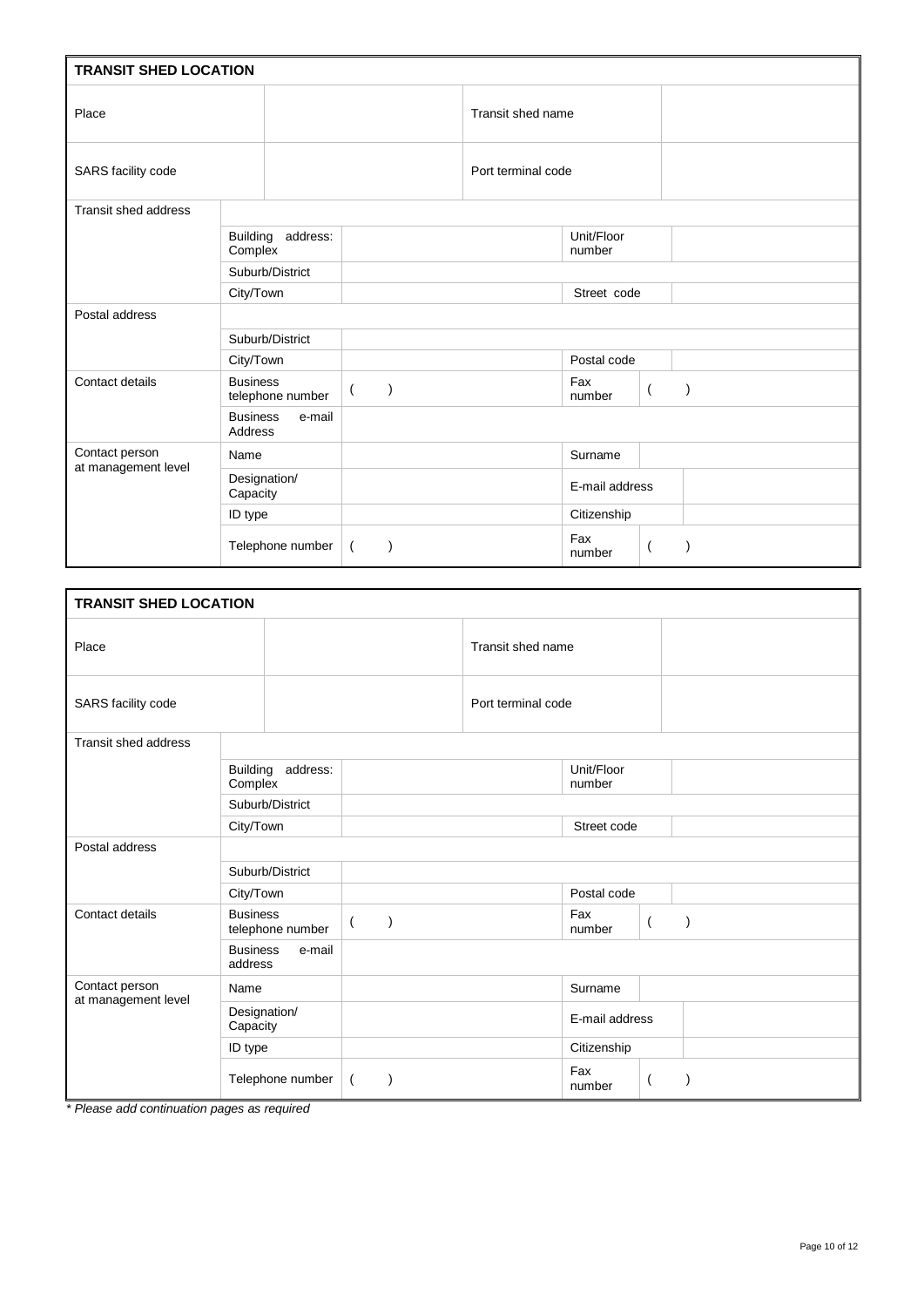# **LICENSED DEGROUPING DEPOT – DA 8A.04**

#### **APPLICANT DETAILS**

Company name

| <b>DEGROUPING DEPOT LOCATION</b>      |                                      |                           |                    |                |                |  |  |  |
|---------------------------------------|--------------------------------------|---------------------------|--------------------|----------------|----------------|--|--|--|
| Place                                 |                                      | Degrouping depot<br>name  | SARS facility code |                |                |  |  |  |
| Degrouping depot<br>address           |                                      |                           |                    |                |                |  |  |  |
|                                       | <b>Building address: Complex</b>     |                           |                    |                |                |  |  |  |
|                                       | Suburb/District                      |                           |                    |                |                |  |  |  |
|                                       | City/Town                            |                           |                    | Street code    |                |  |  |  |
| Postal address                        |                                      |                           |                    |                |                |  |  |  |
|                                       | Suburb/District                      |                           |                    |                |                |  |  |  |
|                                       | City/Town                            |                           |                    | Postal code    |                |  |  |  |
| Contact details                       | <b>Business</b><br>telephone number  | $\mathcal{E}$<br>$\left($ |                    | Fax<br>number  | $\overline{ }$ |  |  |  |
|                                       | <b>Business</b><br>e-mail<br>address |                           |                    |                |                |  |  |  |
| Contact person<br>at management level | Name                                 |                           |                    | Surname        |                |  |  |  |
|                                       | Designation/<br>Capacity             |                           |                    | E-mail address |                |  |  |  |
|                                       | Telephone<br>number                  |                           |                    | Fax<br>number  |                |  |  |  |

| <b>DEGROUPING DEPOT LOCATION</b>      |                                      |                          |                    |                      |                |  |
|---------------------------------------|--------------------------------------|--------------------------|--------------------|----------------------|----------------|--|
| Place                                 |                                      | Degrouping depot<br>name | SARS facility code |                      |                |  |
| Degrouping depot<br>address           |                                      |                          |                    |                      |                |  |
|                                       | Building address: Complex            |                          |                    | Unit/Floor<br>number |                |  |
|                                       | Suburb/District                      |                          |                    |                      |                |  |
|                                       | City/Town                            |                          |                    | Street code          |                |  |
| Postal address                        |                                      |                          |                    |                      |                |  |
|                                       | Suburb/District                      |                          |                    |                      |                |  |
|                                       | City/Town                            |                          | Postal code        |                      |                |  |
| Contact details                       | <b>Business</b><br>telephone number  | $\overline{ }$           |                    | Fax<br>number        | $\overline{ }$ |  |
|                                       | <b>Business</b><br>e-mail<br>address |                          |                    |                      |                |  |
| Contact person<br>at management level | Name                                 |                          |                    | Surname              |                |  |
|                                       | Designation/<br>Capacity             |                          |                    | E-mail address       |                |  |
|                                       | ID type                              |                          |                    | Citizenship          |                |  |